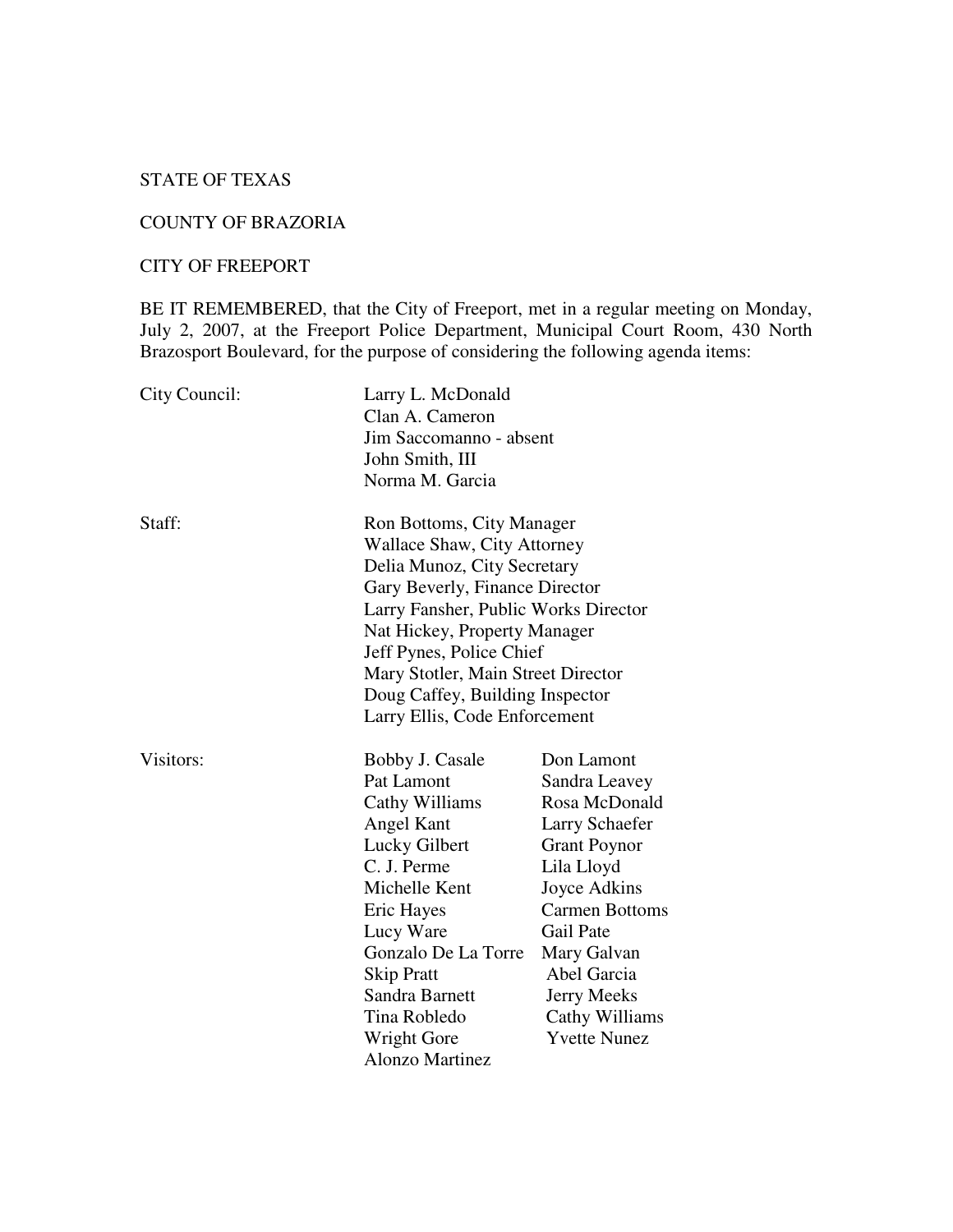## Call to Order.

Mayor McDonald called the meeting to order at 6:01 p.m.

### Invocation.

Mr. Shaw offered the invocation.

Pledge of Allegiance.

Mayor McDonald led the Pledge of Allegiance.

Approval of the June 18, 2007 Council Minutes.

On a motion by Councilman Smith, seconded by Councilwoman Garcia, with all present voting "aye", Council unanimously approved the minutes of June l8, 2007.

### Attending Citizens and Their Business.

Bobby Casale of Bridge Harbor Subdivision attended a meeting in Lake Jackson at the Civic Center regarding the tax appraisal district. He suggested a workshop be included on the next agenda.

Don Lamont stated that keeping taxes to a minimum would attract citizens and businesses to cities.

Gilbert Lucky said that Ed Garcia was the new commander of the VFW # 4341. The Freeport's Park & Recreation Department and the VFW Post is having a fish fry fundraiser on July l4, 2007. He invited all to come and support the building of the Veterans' Memorial. The applications for the memorial pavers have been extended to July 14, 2007.

Gail Pate, employee and Mr. and Mrs. De La Torre, owners of the Palesio Apartments, 902 North Ave. J., complained that the Code Enforcement Officer had sent a high grass violation letter to their premises. Mr. Shaw interrupted and stated that the conduct of a city employee could not be discussed, only under the executive session. Mayor McDonald advised her to call him to discuss the matter.

Mary Galvan of 819 W. 6<sup>th</sup> Street complained of the Building Inspector. Mr. Shaw also advised her that a city employee could not be discussed. Mayor McDonald advised her to call him to discuss the matter.

Angel Kant of 115 W. Broad said they could also make contact with their councilman.

Skipp Pratt of 1027 W. 8<sup>th</sup> Street asked if the old Weingarten' corner had been cited for overgrown weeds.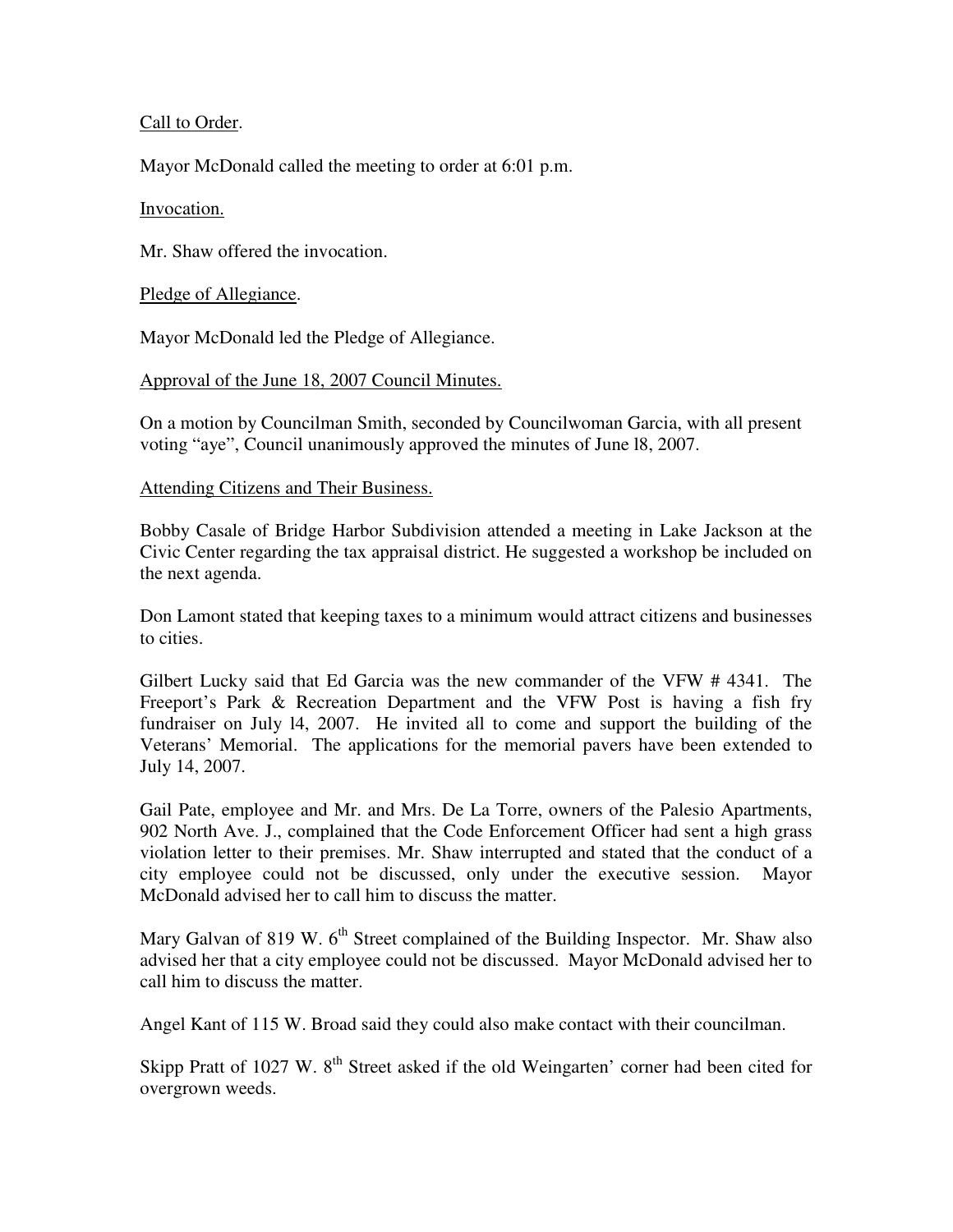Lucy Ware owner of Action Reality asked if it was a conflict of interest that the city's mower is the uncle of the Code Enforcement Officer.

Lila Loyd of 1620 North T, said she had had a similar complaint. The Code Enforcement Office have rules and procedures for sending out letters.

Abel Garcia of 1751 W. 9<sup>th</sup> Street said that Mayor McDonald had shown he had an open door policy and should be applauded.

Consideration of the approval of calling a Joint Public Hearing with the Planning Commission to consider a request from C. J. Perme of the Texas Star Casino, to change the present zoning classification of M-1 to W-2 for 307 Sailfish Drive.

On a motion by Councilman Smith, and Councilman Cameron, with all present voting "aye", Council unanimously approved to set a Joint Public Hearing date for August 6, 2007 at 6:00 p.m. with the Planning Commission to consider a request from C. J. Perme of the Texas Star Casino, to change the present zoning classification of M-1 to W-2 for 307 Sailfish Drive.

Consideration of the approval of a request for a variance of the sign ordinance; (Chapter 113) from the First United Methodist Church, 1600 W. Broad, to install two (2) directional signs to church.

- On  $2<sup>nd</sup>$  Street, in the right of way, in front of CVS Pharmacy's.
- Southwest corner of  $2<sup>nd</sup>$  Street and Velasco by Windmill Water.

This item was tabled.

Consideration of the approval of Resolution No. 2007-2141 reappointing Linda Allen, Abel Garcia, Michelle Kent, and Diane Williams to the Planning Commission of said City.

On a motion by Councilman Smith, seconded by Councilwoman Garcia, with all present voting 3 to 1, Council approved Resolution No. 2007-2141 reappointing Linda Allen, Abel Garcia, Michelle Kent, and Diane Williams to the Planning Commission of said City. Councilman Cameron opposed.

Consideration of the approval of Resolution No. 2007-2142 reappointing Joyce Girouard, June Strambler, Nancy Hughes, and Margie Edwards to the Library Board of said City.

On a motion by Councilwoman Garcia, seconded by Councilman Smith, with all present voting "aye", Council unanimously approved Resolution No. 2007-2142 reappointing Joyce Girouard, June Strambler, Nancy Hughes, and Margie Edwards to the Library Board of said City.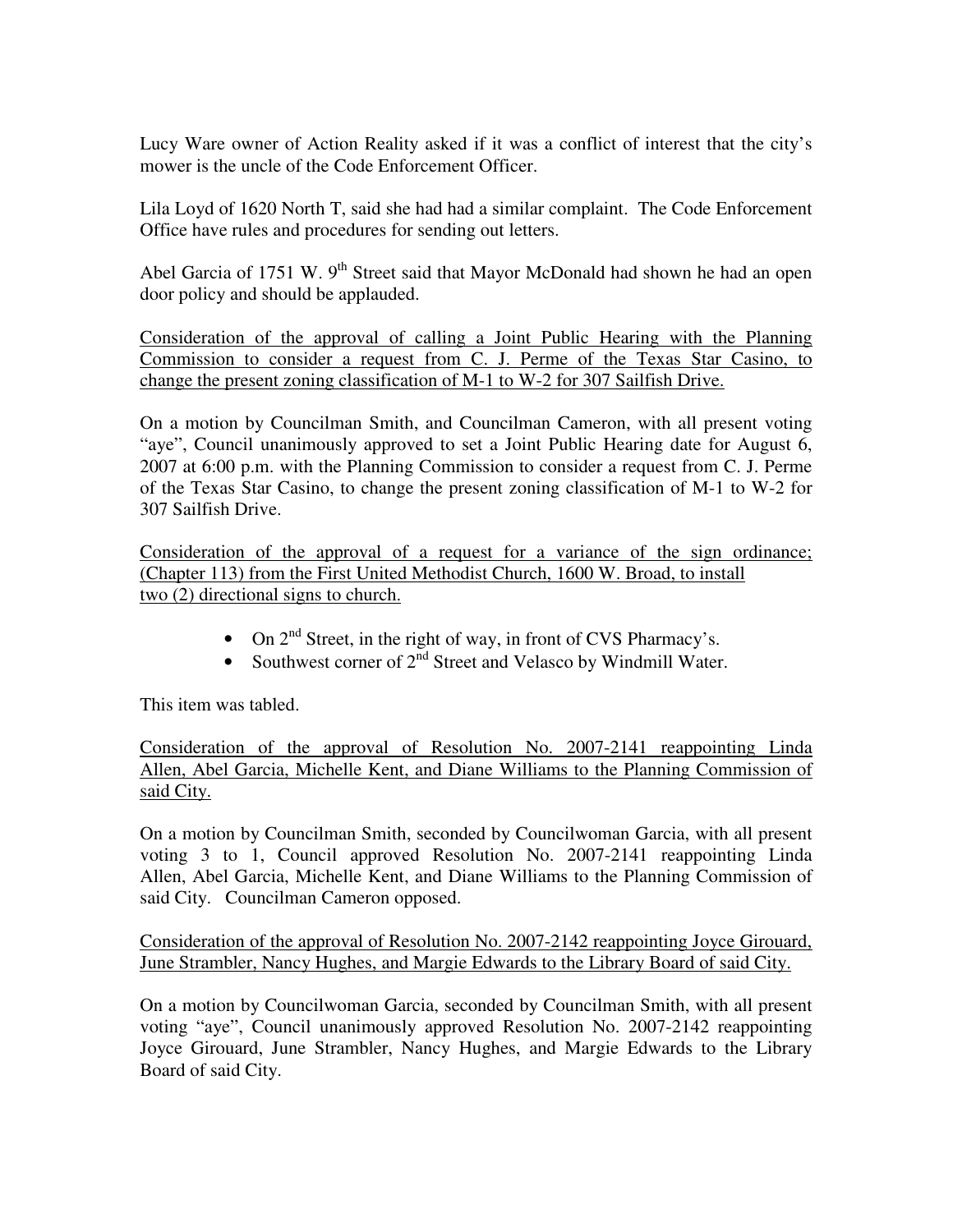Consideration of the approval of Resolution No. 2007-2143 reappointing Terry Starnes, Jim Pirrung, Tim Closs and appointing James F. Lindsey to the Board of Adjustment board of said City.

On a motion by Councilwoman Garcia, seconded by Councilman Smith, with all present voting "aye", Council Resolution No. 2007-2143 reappointing Terry Starnes, Jim Pirrung, Tim Closs and appointing James F. Lindsey to the Board of Adjustment board of said City.

Consideration of the approval of Resolution No. 2007-2144 appointing Jason Montier to the Urban Renewal Board of said City.

On a motion by Councilman Cameron, seconded by Councilman Smith, with all present voting "aye", Council unanimously approved Resolution 2007-2144 appointing Jason Montier to the Urban Renewal Board of said City.

Consideration of the approval of Resolution No. 2007-2145 reappointing Dan Tarver, Margaret L. McMahan, Eddie Virgil, and Janice Hawley to the Beautification & Parks Recreation Committee of said City.

On a motion by Councilwoman Garcia, seconded by Councilman Smith, with all present voting "aye", Council unanimously approved Resolution No. 2007-2145 reappointing Dan Tarver, Margaret L. McMahan, Eddie Virgil, and Janice Hawley to the Beautification & Parks Recreation Committee of said City.

Consideration of the approval of Resolution No. 2007-2146 appointing Mingo Marquez to the unexpired term of office of Carl Rangel of the Beautification & Parks Recreation Committee of said City.

On a motion by Councilman Cameron, seconded by Councilman Smith, with all present voting "aye", Council unanimously approved Resolution No. 2007-2146 appointing Mingo Marquez to the unexpired term of office of Carl Rangel of the Beautification & Parks Recreation Committee of said City.

Consideration of the approval of Resolution No. 2007-2147 reappointing John Smith, III, Carlos Martinez, Louie Jones, and appointing Mark Wessels to the Economic Development Corporation of said City.

On a motion by Councilwoman Garcia, seconded by Councilman Smith, with all present voting 2 to 2, Council failed Resolution No. 2007-2147 reappointing John Smith, III Carlos Martinez, Louie Jones, and appointing Mark Wessels to the Economic Development Corporation of said City. Mayor McDonald and Councilman Cameron opposed.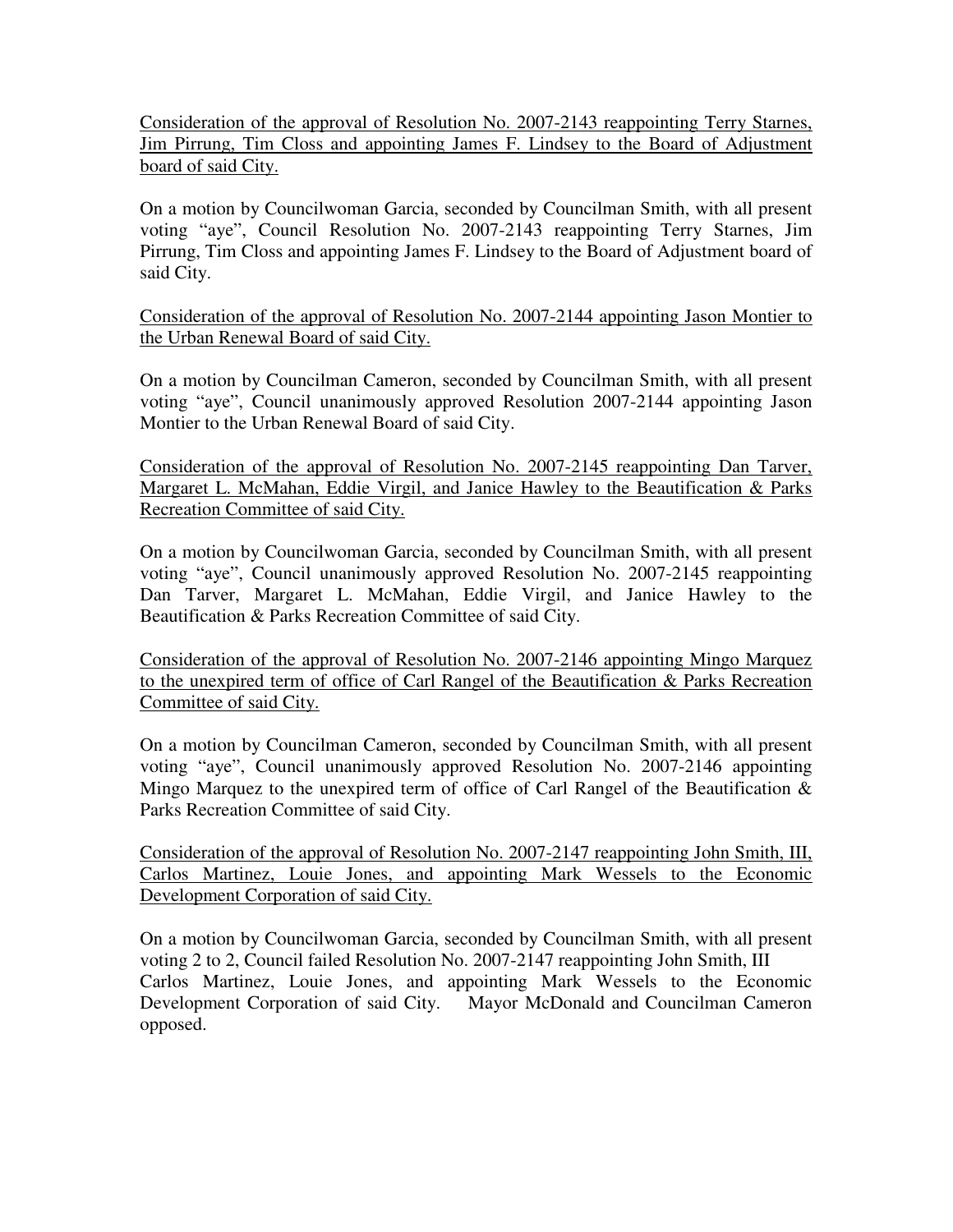Consideration of the approval of Resolution No. 2007-2148 reappointing Mary Darnell, Beverly Garrison, Martha Westbrook and Joan Stovall to the Senior Citizens Commission of said City.

On a motion by Councilwoman Garcia, seconded by Councilman Smith, with all present voting "aye", Council unanimously approved Resolution No. 2007-2148 reappointing Mary Darnell, Beverly Garrison, Martha Westbrook and Joan Stovall to the Senior Citizens Commission of said City.

Consideration of the approval of Resolution No. 2007-2149 reappointing Willie Rains, and appointing Freddie Brenk, Dorothy Pirrung, Tobey Davenport, and Joyce Adkins to the Charter Review Commission of said City.

On a motion by Councilman Cameron, seconded by Mayor McDonald, with all present voting 2 to 2, Council failed Resolution No. 2007-2149 Willie Rains, and appointing Freddie Brenk, Dorothy Pirrung, Tobey Davenport, and Joyce Adkins to the Charter Review Commission of said City. Councilman Smith and Councilwoman Garcia opposed.

Consideration of the approval of selling the City's interest on Block 775, Lot 19 & 24, Velasco Townsite, known as 1615 North Ave. N.

On a motion by Councilman Smith, seconded by Councilman Cameron, with all present voting "aye", Council approved Mr. Nat Hickey's recommendation to sell the City's interest on Block 775, Lot 19 & 24, Velasco Townsite, known as 1615 North Ave. N.

Consideration of the approval of selling the City's interest on Block 15, Lot l3 thru 18, Freeport Townsite, known as 414-422 East Broad.

This item will be reagendaed, due to incorrect wording.

Consideration of the approval of selling the City's interest on Block 781, Lot 4, Velasco Townsite, known as 1618 N. Ave. S.

On a motion by Councilman Cameron, seconded by Councilman Smith, with all present voting "aye", Council unanimously approved to sell the City's interest on Block 781, Lot 4, Velasco Townsite, known as 1618 N. Ave. S.

## Elected Official Report

Councilman Smith attended the Lions V.I.P dinner at RiverPlace. It was a very well attended event by local and business leaders.

Mayor McDonald attended the CDBG board meeting and discussed  $9^{th}$  &  $10^{th}$  Street grant. He also attended the ribbon cutting of Brazoria County FM 1495 Boat Dock dedication on June 27, 2007.